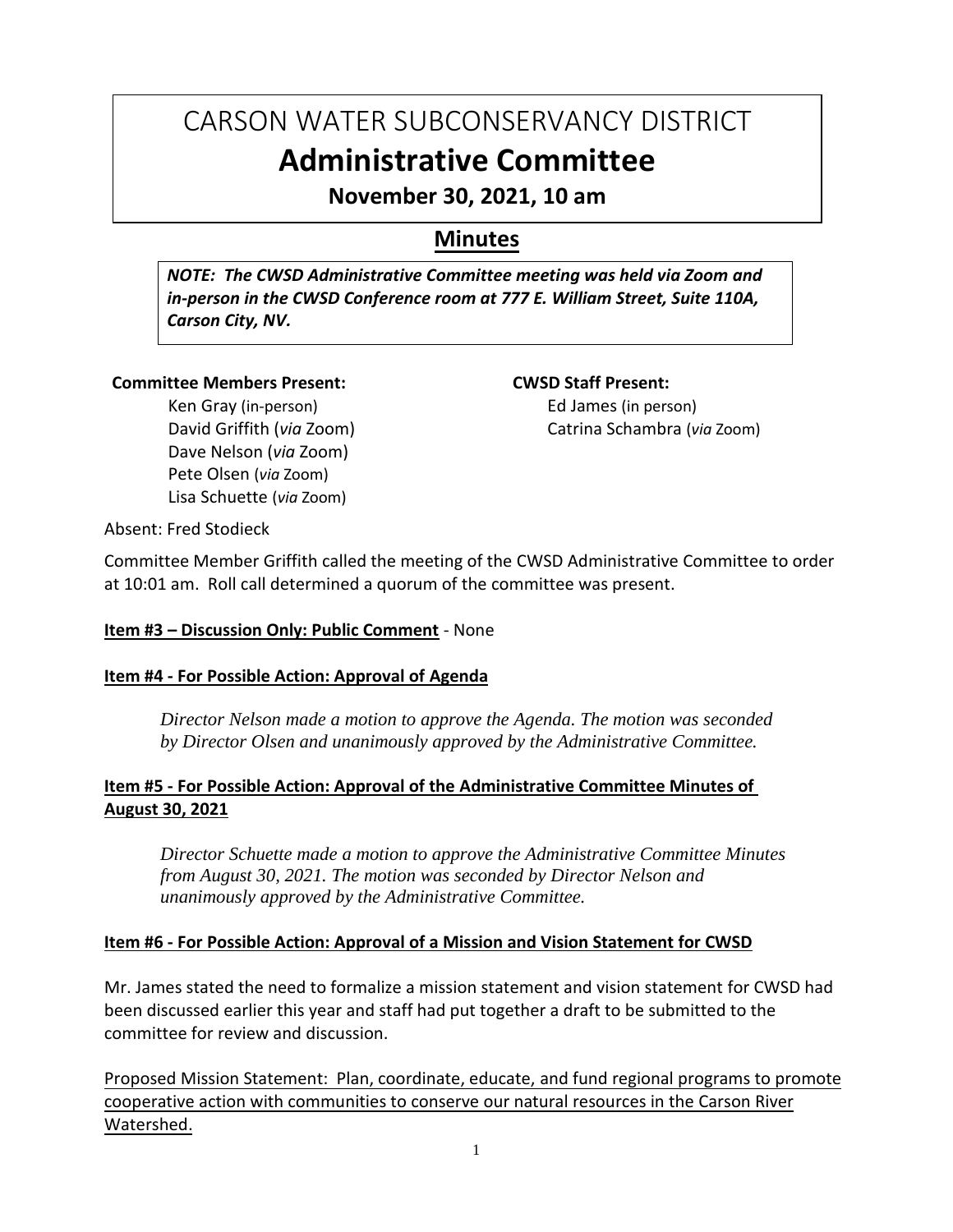Committee Member Griffith mentioned that a Mission Statement should be short (approximately 8 words) and discuss what we do, not how we do it. After discussion consensus was that the Mission Statement needed to be condensed to:

### *To promote cooperative action with communities to conserve our natural resources in the Carson River Watershed.*

Proposed Vision Statement: A healthy Carson River Watershed

Committee Member Griffith thought the Vision Statement should include water users. After discussion it was agreed the Vision Statement should be amended to: *A healthy Carson River Watershed that meets the water needs of all users.*

*Director Gray made a motion to recommend approval of proposed CWSD Mission Statement and Vision Statement as amended above to the full Board at the December 15, 2021, meeting as a Consent Agenda item. The motion was seconded by Director Olsen and unanimously approved by the Administrative Committee.*

## **Item #7 - For Possible Action: Review of Andy Aldax Award Nominees**

Mr. James reported that only one nomination was received this year: Bruce Scott. He meets all the qualifications for this award and is well known for all his efforts over the years that have benefited the watershed. He noted he was recently recognized by Nevada Water Resources Association (NWRA) with a Lifetime Achievement Award.

Mr. James then led a discussion regarding whether groups or entities should qualify for the award. This question had been brought up due to a nomination in 2020 for Alpine Watershed Group to be recognized with the Andy Aldax Award. Consensus among the committee members was that not only should they be eligible for the award, but that we could have two categories awarded each year if the nominations merited.

*Director Gray made a motion to recommend approval of both Bruce Scott and Alpine Watershed Group be recipients of the 2022 Andy Aldax Award. The motion was seconded by Director Nelson and unanimously approved by the Administrative Committee.*

# **Item # 8 - For Possible Action: Approval of General Manager Contract**

Mr. James reported this is his standard contract that is renewed every 3 years, but it was overlooked in 2020 during the Covid lockdown.

*Director Gray made a motion to recommend approval of renewing the General Manager Employment Contract thru 2024. The motion was seconded by Director Nelson and unanimously approved by the Administrative Committee.*

#### **Item # 9 – For Possible Action: Approval of Staff Salary Adjustment**

At the September Board meeting, Directors approved the new salary ranges for all CWSD employees. The Board also agreed to a one-time salary adjustment. Due to all the various grants CWSD receives it was recommended that the adjustment would not occur until January 1, 2022. To calculate the adjustment staff used the CPI for Western Region. The average for January to October 2021 was 4.1%